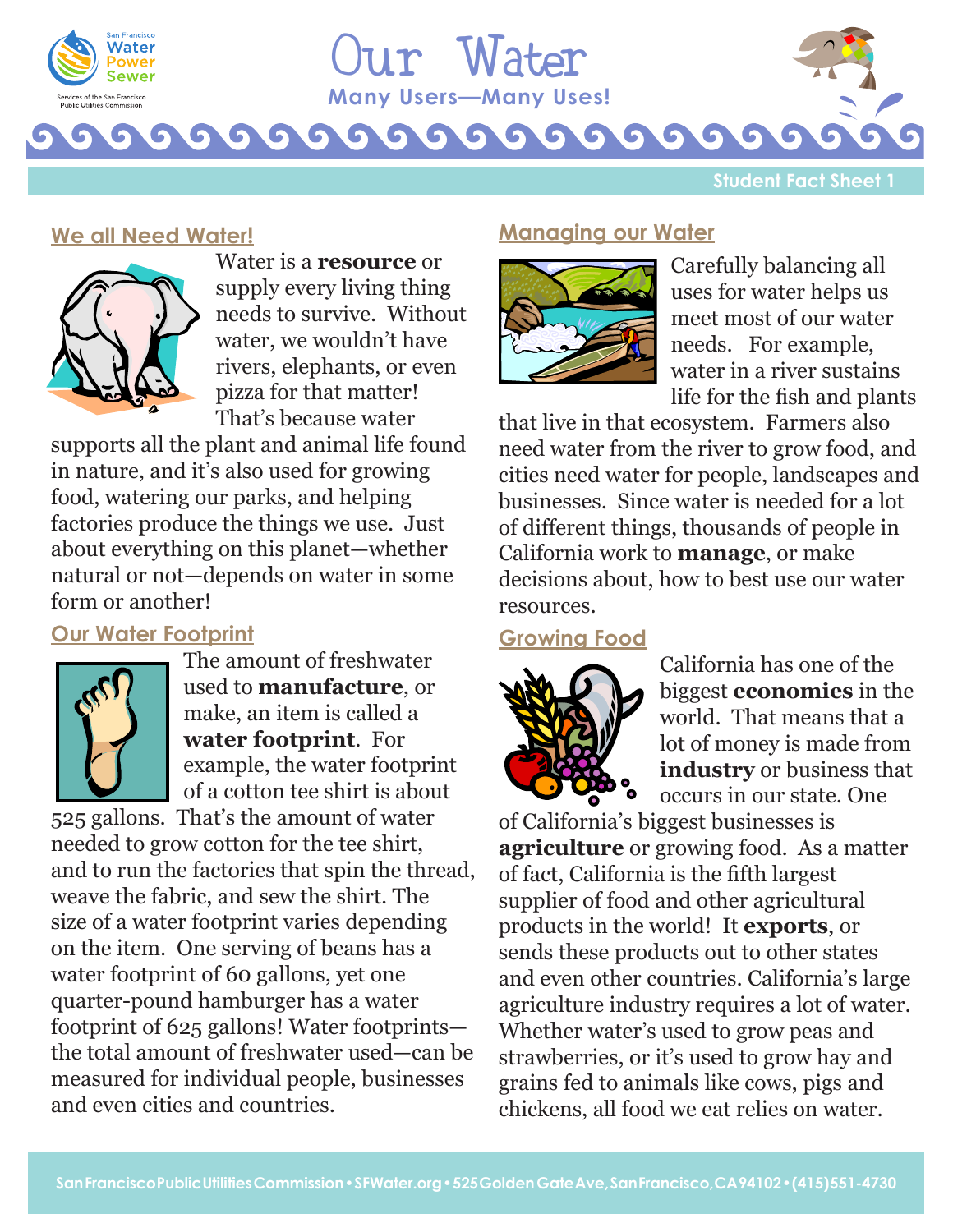#### G G  $\bullet$  $\bullet$ G

**Our Water Sheet 1 Our Water Sheet 1 Contract Sheet 1 Student Fact Sheet 1** 

#### **Gone Fishing**



Fishing is another big part of California's economy. California's rivers are home to fish like the rainbow trout and salmon. These fish are

part of a river's natural ecosystem. Animals like bears and eagles depend on these fish for food, as do many people who go fishing. When rivers don't get enough water, (because of overuse, drought or **regulations** that rule when and where the water can flow) their fish can't survive. Then the fishermen, restaurants and other businesses that depend on fishing, can't earn a living. The bears and eagles also run out of their food source, and that affects the whole balance of nature, wildlife and people!

#### **All Dried Up**



California is a dry state that regularly experiences **droughts**. This is a long period of time when little snow or rain falls in an area.

Sometimes, to keep rivers flowing during drought, water must be added from another source. This could be a river upstream, or it could be a **reservoir**—a large area like a lake that is especially created to hold freshwater for people to use. But even large reservoirs start to run out of water if it hasn't rained in a long time. Because California is a dry state, we need to pay close attention to the amount of water taken out of our rivers for agriculture, They understand how important it is that cities and other uses. We must balance the needs for our farmland and cities, with keeping the rivers flowing for fish and other animals that depend on them.

# **Using Water in the City**



California has many **urban areas**. These are large towns and cities like San Francisco, San Jose, and Los Angeles. Most of California's **population**, or

number of residents, live, work, and study in urban areas. Because of this, towns and cities use a lot of water. **Municipal uses** of water include what city departments use on behalf of the city itself, such as: fire fighting, watering parks, or cleaning city streets. **Household uses** of water include what people use in their homes for things like: doing dishes, flushing toilets, or watering gardens. The average San Francisco resident uses about 60 gallons per day. This is less than the average use in the rest of California because homes in other cities usually have much larger gardens and lawns than those in San Francisco. Also, due to its geography, San Francisco has fewer hot days than most other areas of the state.

#### **The Juggling Act**



Sometimes it's hard to juggle all our different water needs. The state and city agencies in charge of how we use our water work hard to make sure we are being smart with our water.

we have enough water during droughts, enough water to grow our food, and enough water to keep our natural areas and their inhabitants healthy!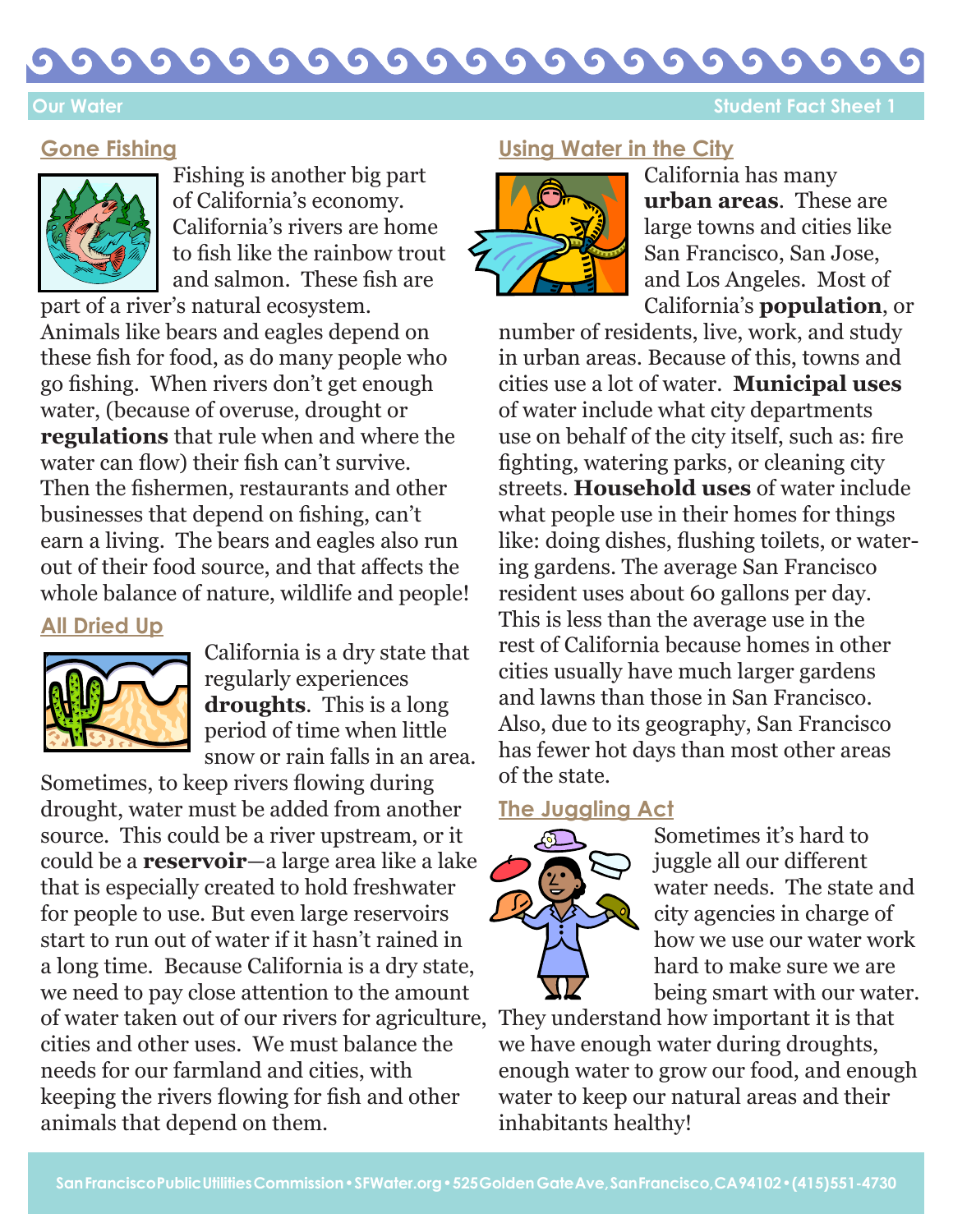

**Student Comprehension Questions**

1. What is a water footprint?

2. Why is it important that people in California work to manage our water resources?

3. Name two industries that depend on water and are a big part of California's economy:

4. When rivers don't get enough water, their fish can't survive. What happens as a result?

5. What are some municipal uses of water?

6. What are some household uses of water?

7. What do you think is the most important water need? Why?